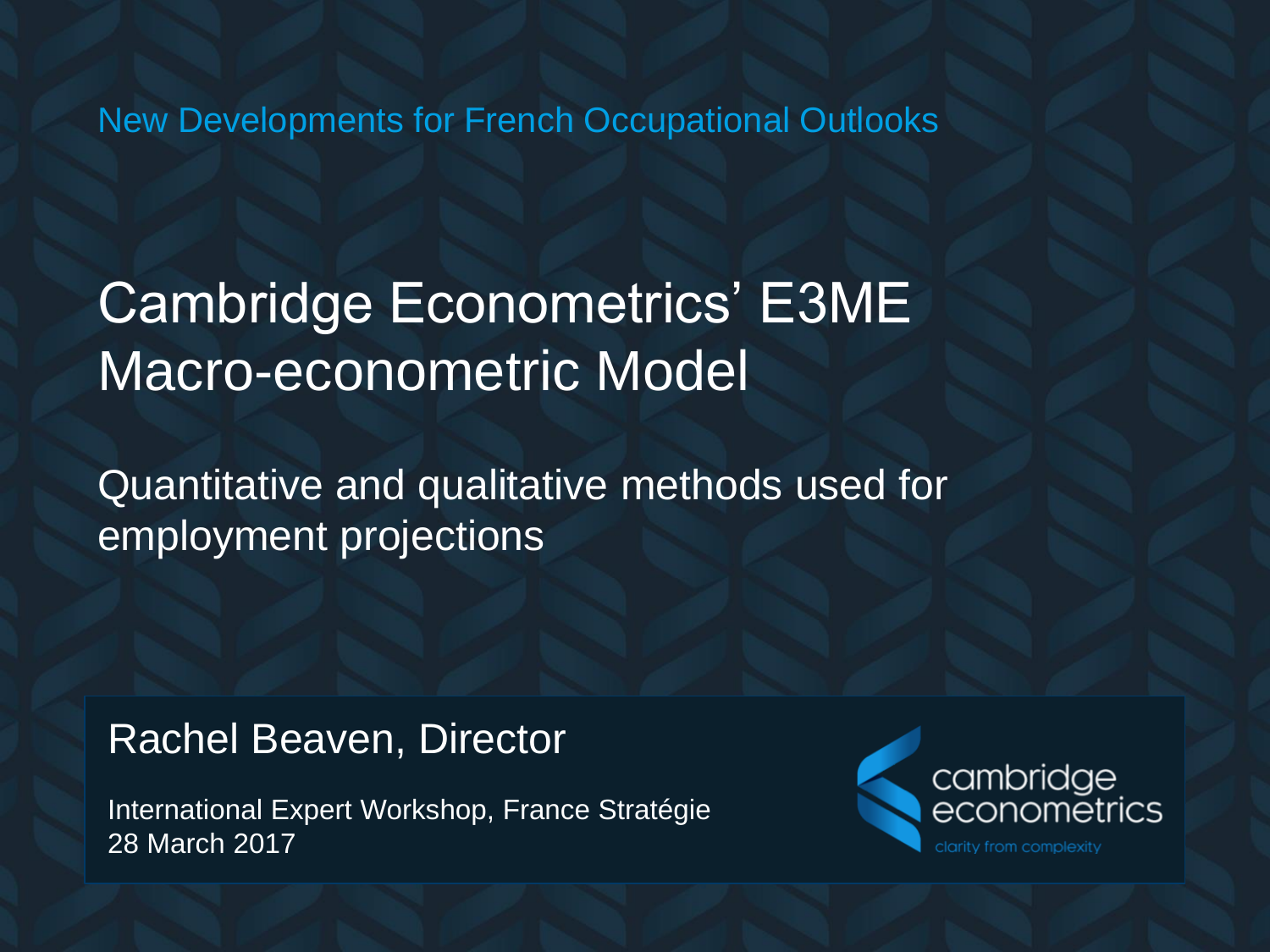### Quantitative and qualitative methods used for employment projections

- The rationale for making quantified projections of employment and skills
- Cambridge Econometrics' E3ME macro-econometric model
	- the production of Cedefop's skills supply and demand forecasts
- Scenario analyses to investigate uncertainties

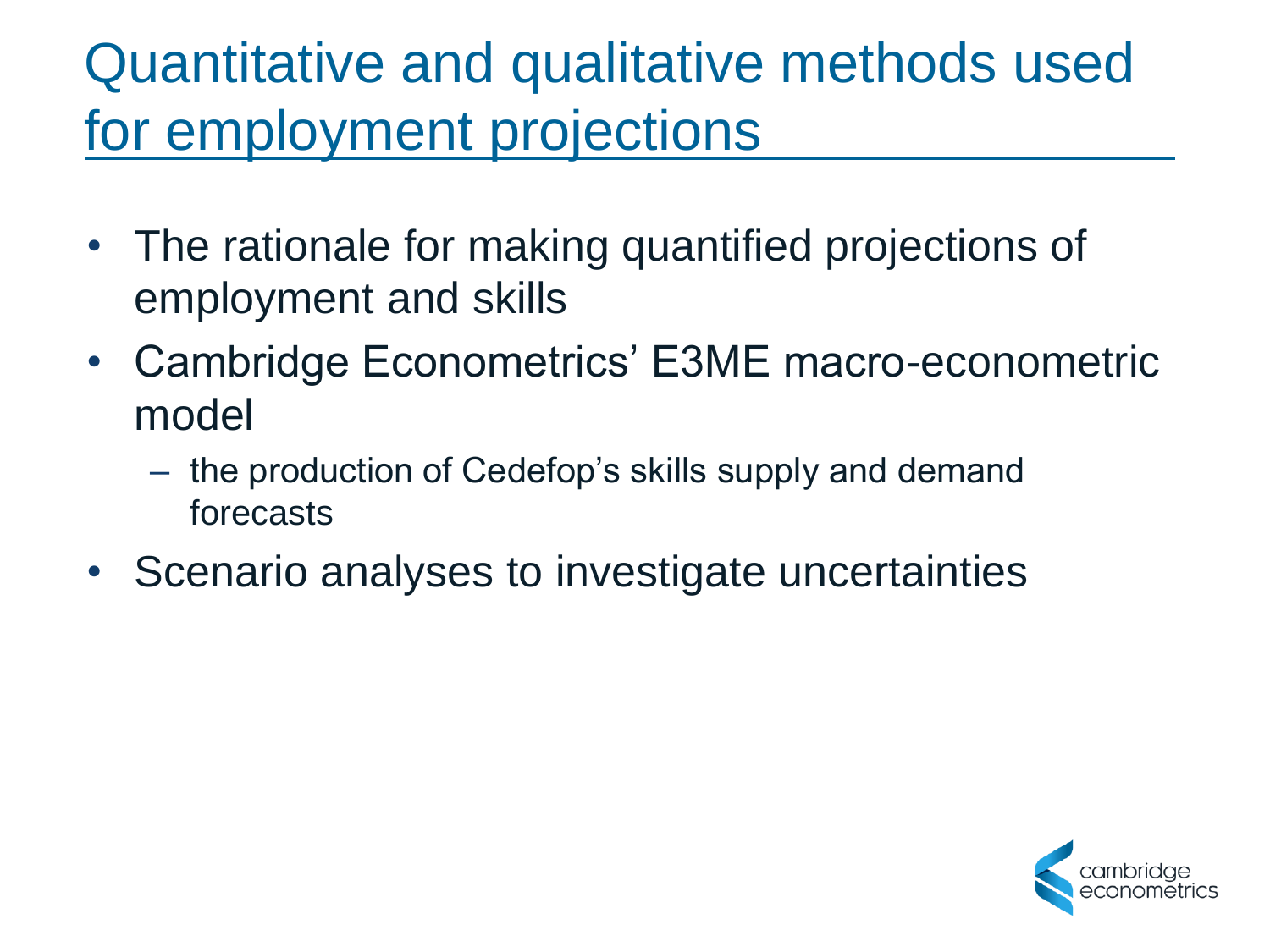## The rationale for making projections of employment and skills

- Identify labour market trends and skills shortages
- Inform policy and planning for the provision of education and training
- Inform active labour market policies to retrain the unemployed or reintegrate individuals who are economically inactive
- Improve the information available to guide the decisions of those making investments in human capital and career choices
- Better match labour market needs and skills supply

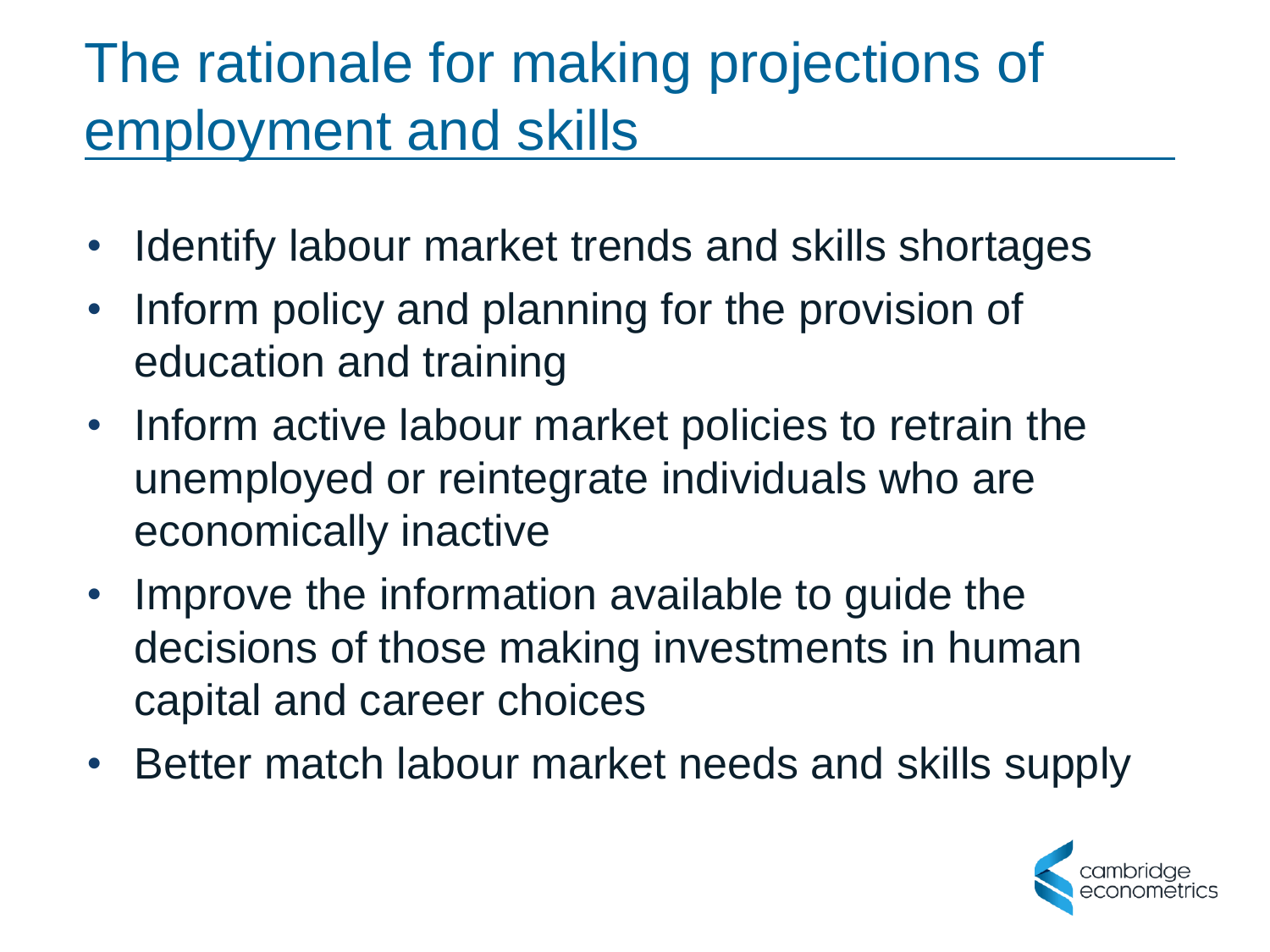### Cedefop's skills supply and demand forecasts

- Original methodology for Cedefop's skills supply and demand forecasts was developed in mid-2000s
- Our consortium developed the original methodology and has delivered the forecasts under four successive contracts since 2006
- A quantitative modelling framework...
- …supplemented by qualitative judgement through validation by *Skillsnet* experts

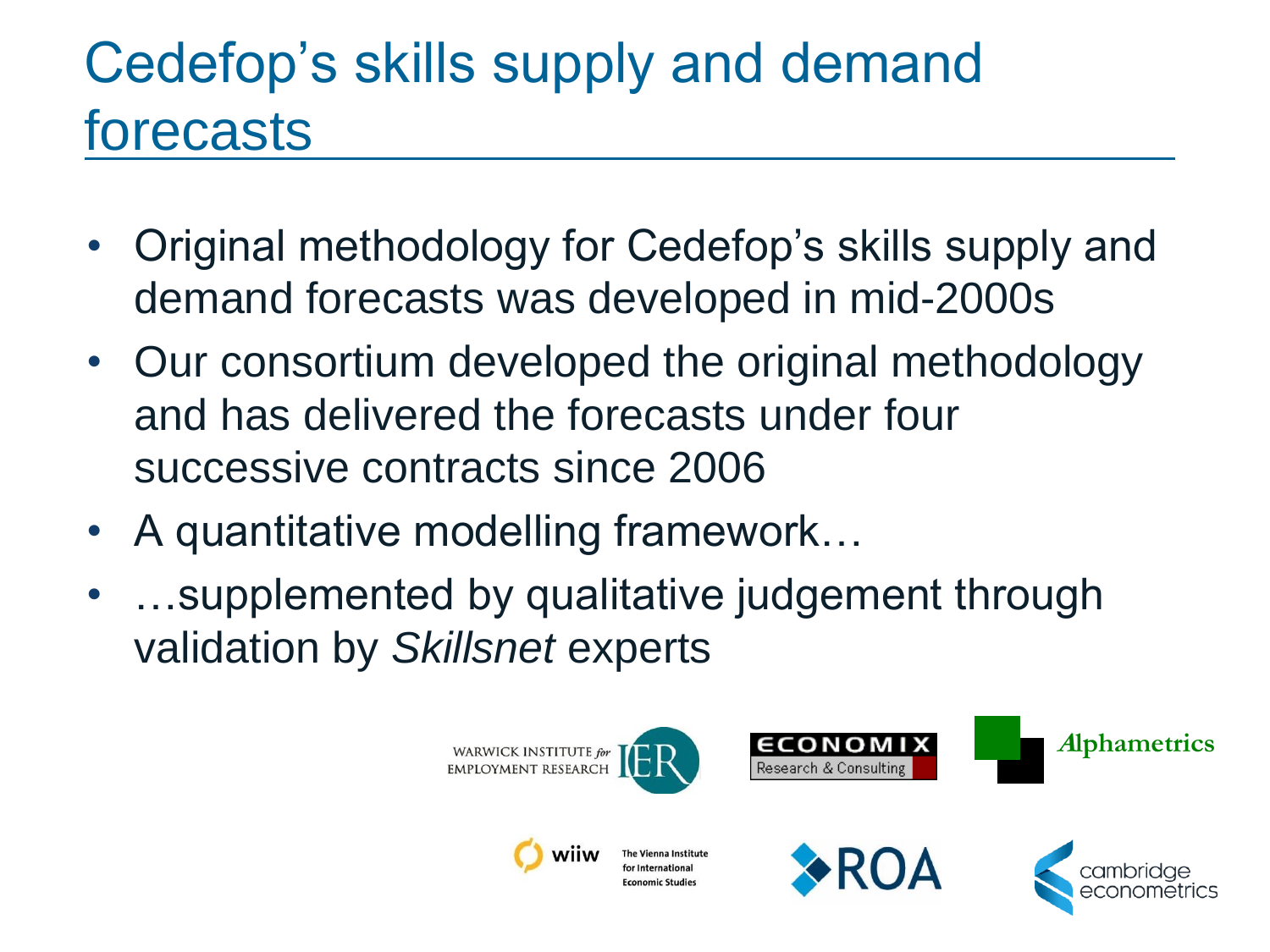### Quantitative modelling framework

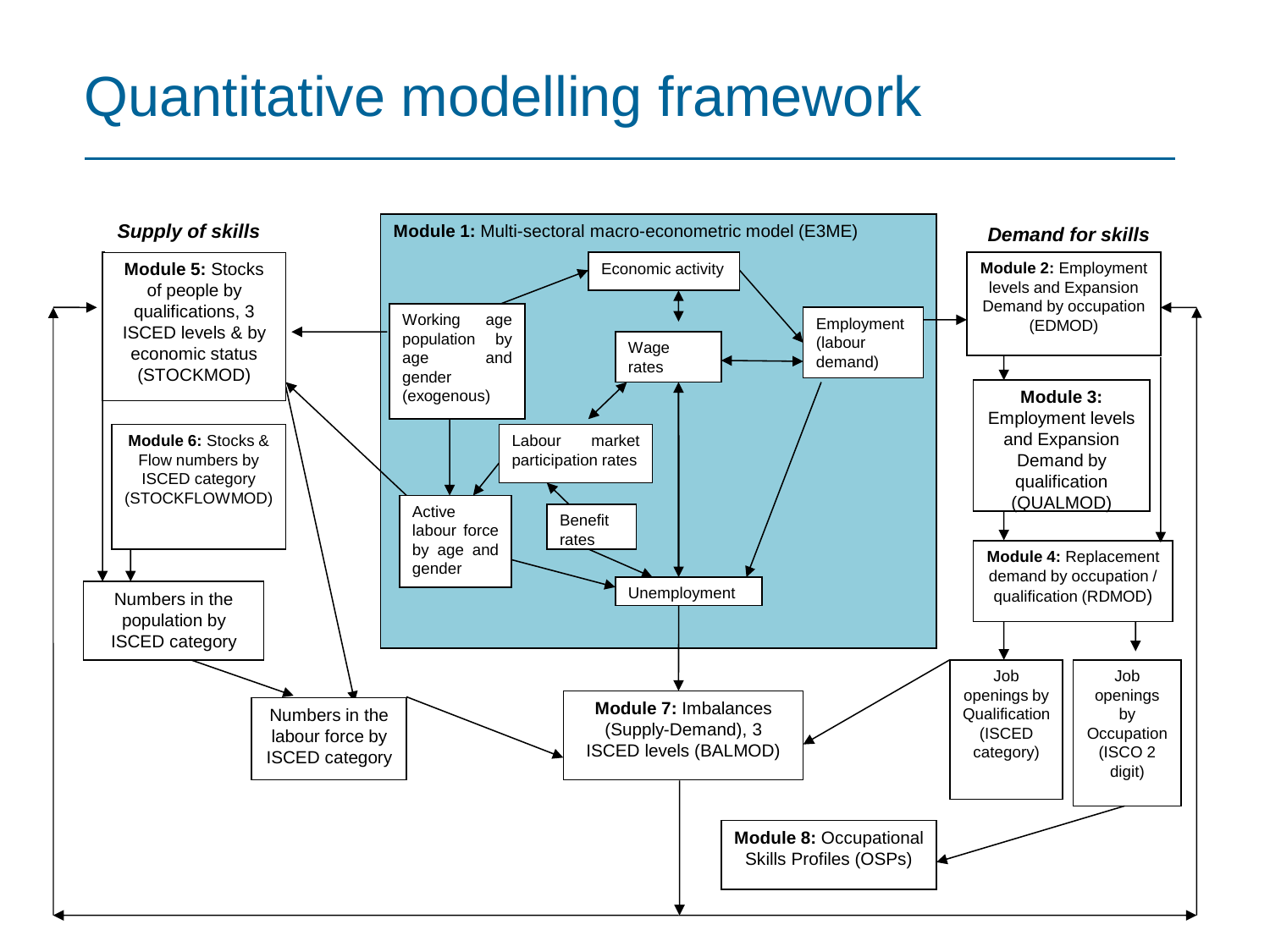### The outputs delivered

#### **Skills demand**

- Sector /industry (41) NACE Rev 2 industries)
- Occupation (one and two-digit level ISCO08 occupational groups)
- Qualifications (3 broad ISCED qualification/ education levels)
- "Expansion" demands
- "Replacement" demands
- "Total Net Requirements"

#### **Skills supply**

- Age group (5-year age bands starting from 15-19 until 65+)
- Gender
- Qualifications (3 broad ISCED qualification/ education levels)

#### **Mismatch and imbalances**

- Unemployment by country and qualification level
- Imbalance indicators (indicators focussing on the reconciliation of the demand and supply measures by highest qualification level)

**A common and consistent economy-wide overview of skill needs, allowing detailed comparisons across countries and sectors**

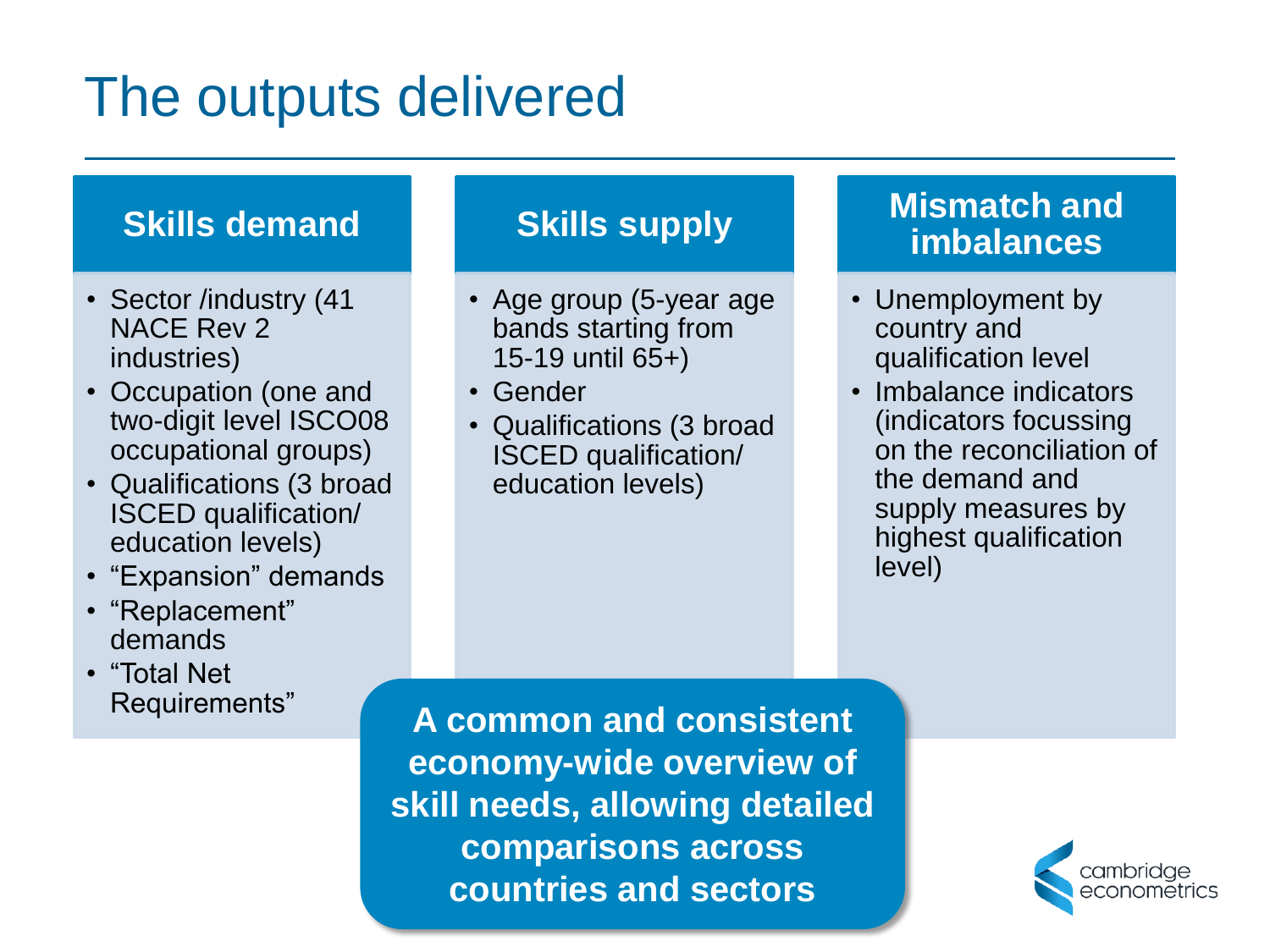### The E3ME macro-econometric model

- Computer-based model of the world's economic, energy and the environment system
- Based on an accounting framework and designed for projections for business and policy analysis
- Collection of stochastic behavioural equations and accounting identities
- Macro-econometric model based on a post-Keynesian framework
	- institutional behaviour (e.g. of an industry) is specific to a region over a time period
	- demand-led: consumer demand made effective by income
	- optimisation not assumed, no general equilibrium

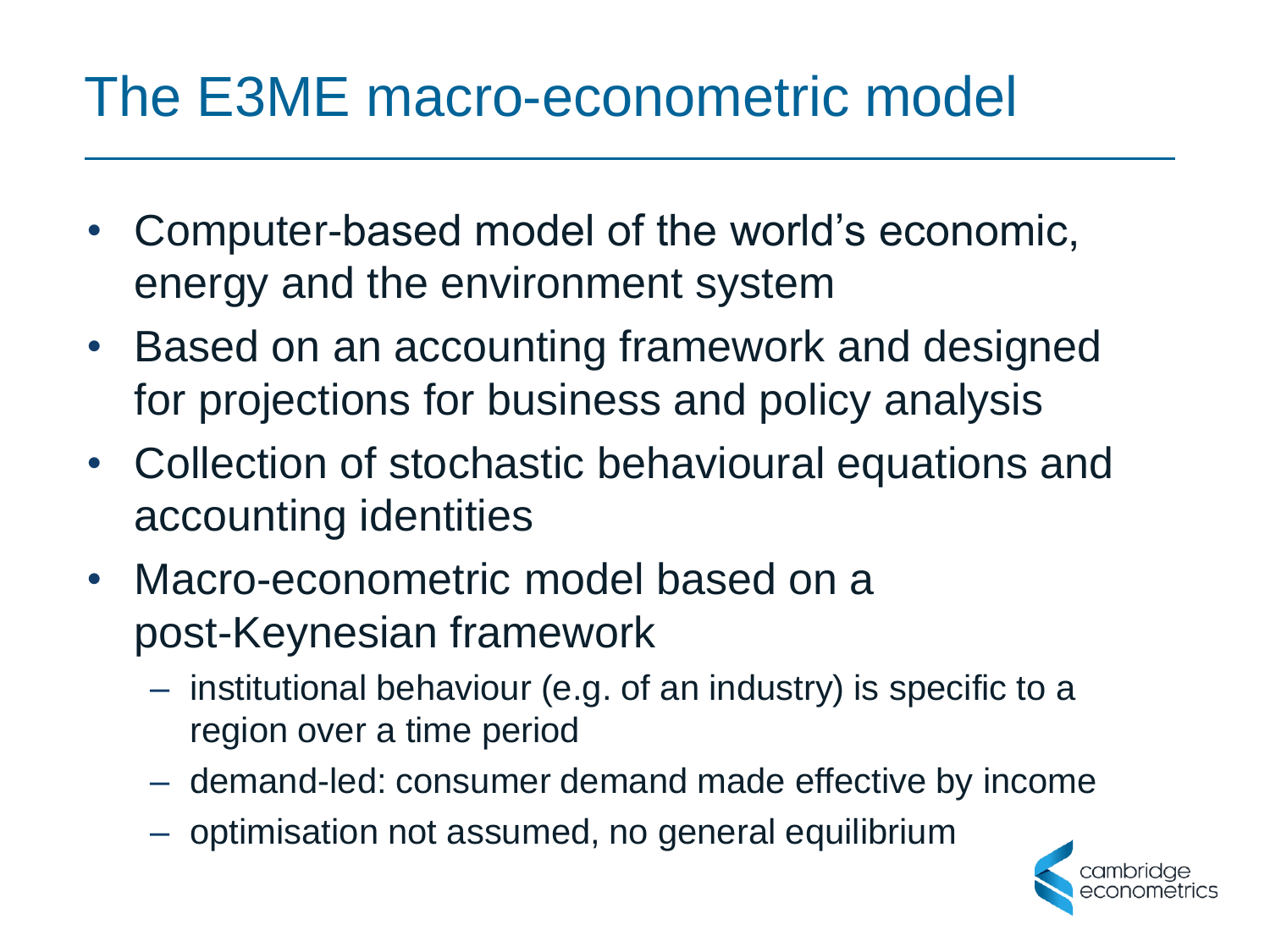### E3ME - the treatment of the labour market

### • Labour markets

- disaggregated by industry and region with interactions across industries and regions in wage equations
- Labour demand
	- derived from demand for goods and services
	- Number of jobs determined by output, costs of labour relative to value of output produced, unemployment and benefit rates
- Labour supply
	- derived from working age population and participation rates by gender (in turn affected by regional unemployment)
- Wage rates
	- set in an employer-union bargaining model adapted to industry-region labour markets

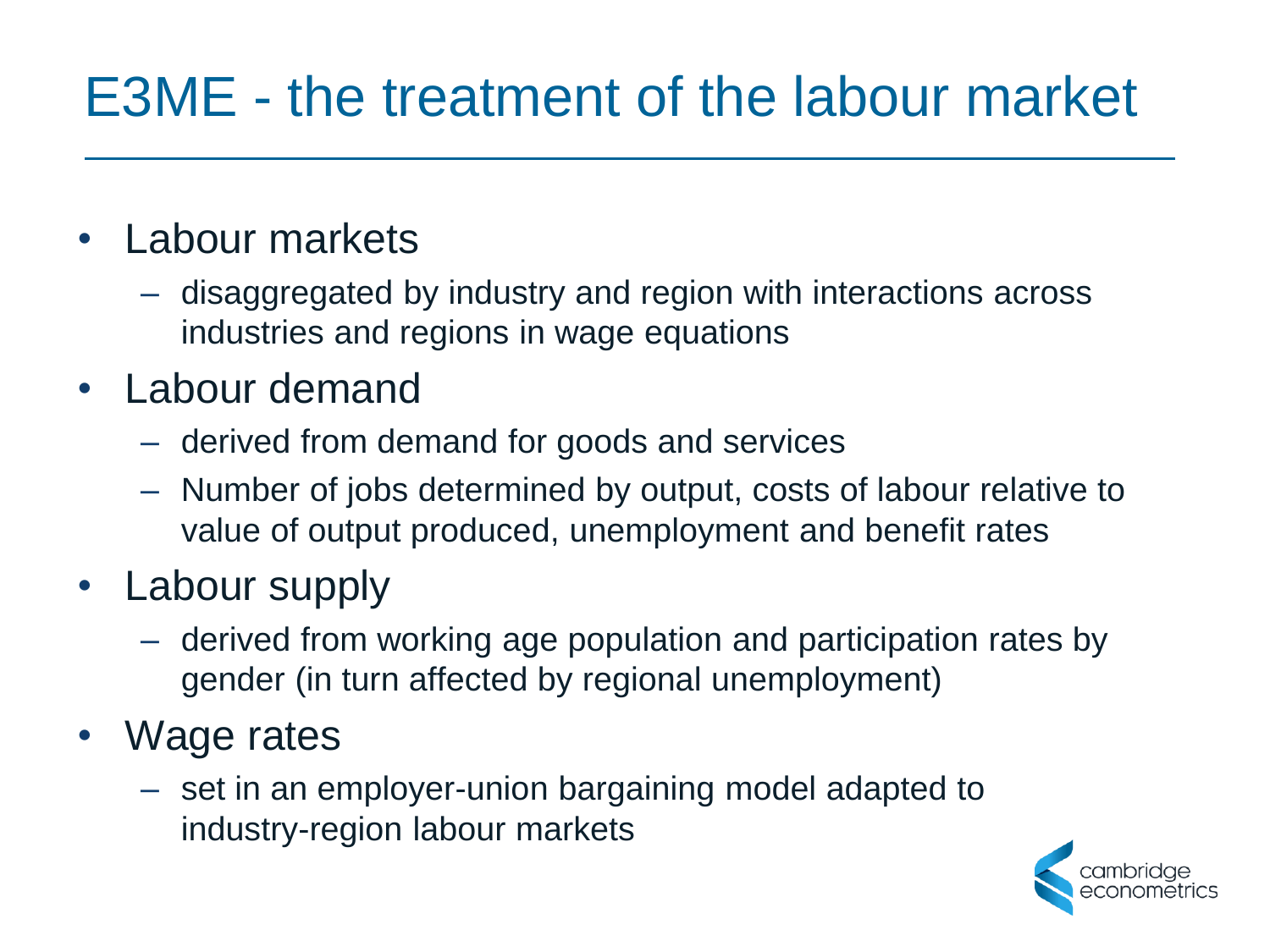# Scenario analysis to investigate uncertainties

- It is best practice to use a multi-sectoral macroeconomic model for employment projections
	- captures secondary impacts (often termed *multiplier effects*)
	- links developments in labour market to economic, technological and social trends
	- provides a systematic framework to examine alternative assumptions about key economic, technological and social trends
- Cedefop's skills supply and demand forecasts
	- baseline forecast consistent with Eurostat demographic projections and DG ECFIN macroeconomic projections
	- sensitivity analyses using alternative macroeconomic assumptions
	- scenario of increased labour market participation and migratory flow across member states

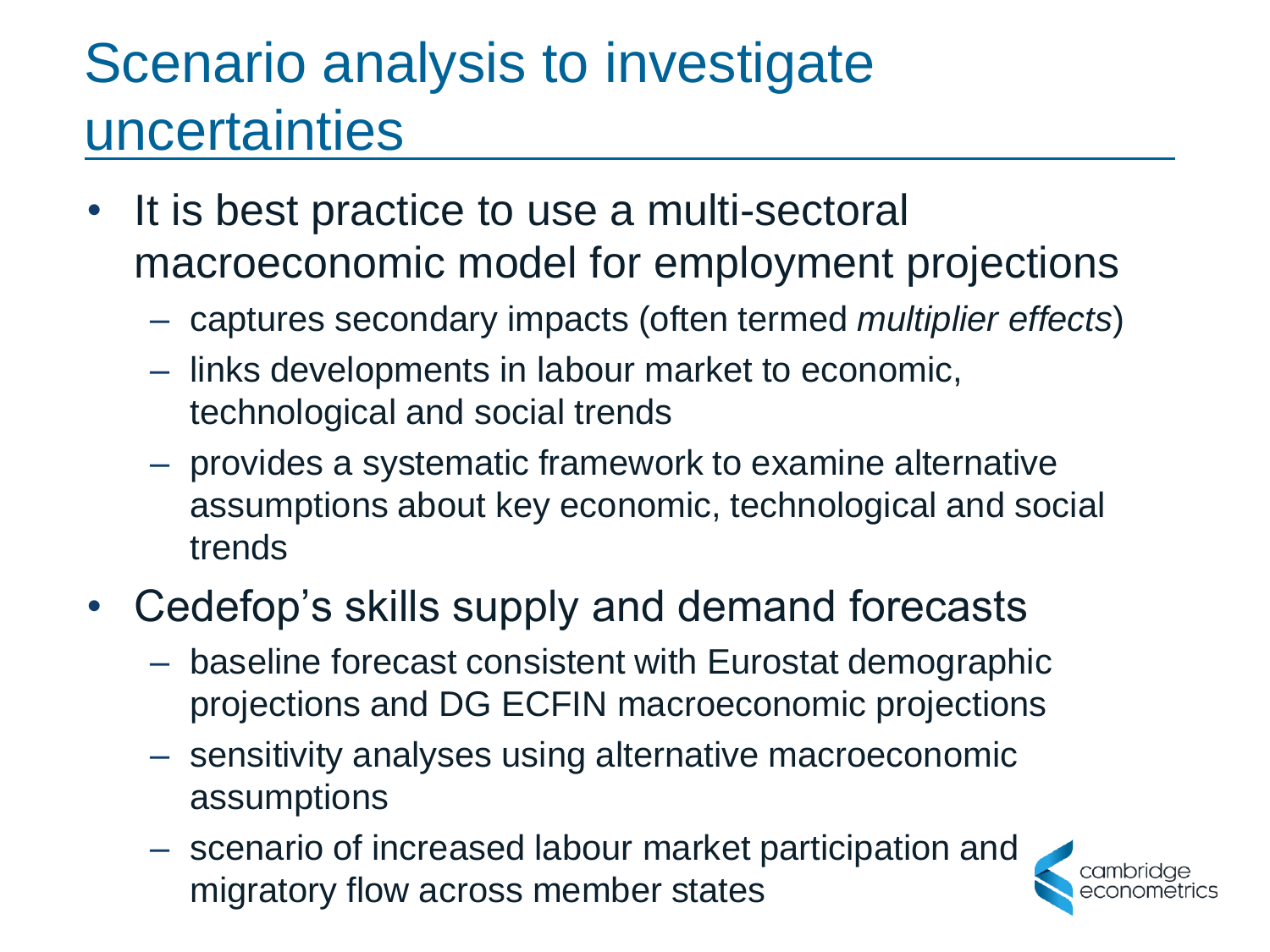## Other examples of E3ME analyses

- Impacts of macroeconomic drivers and policy changes
	- R&D and innovation
	- fiscal policy, tax reform
	- trade agreements
	- resource efficiency
- Assess the feasibility of a European unemployment and benefit scheme
- Estimate the impacts of increased gender equality
- Green jobs the employment consequences of policies to achieve key EU environmental targets

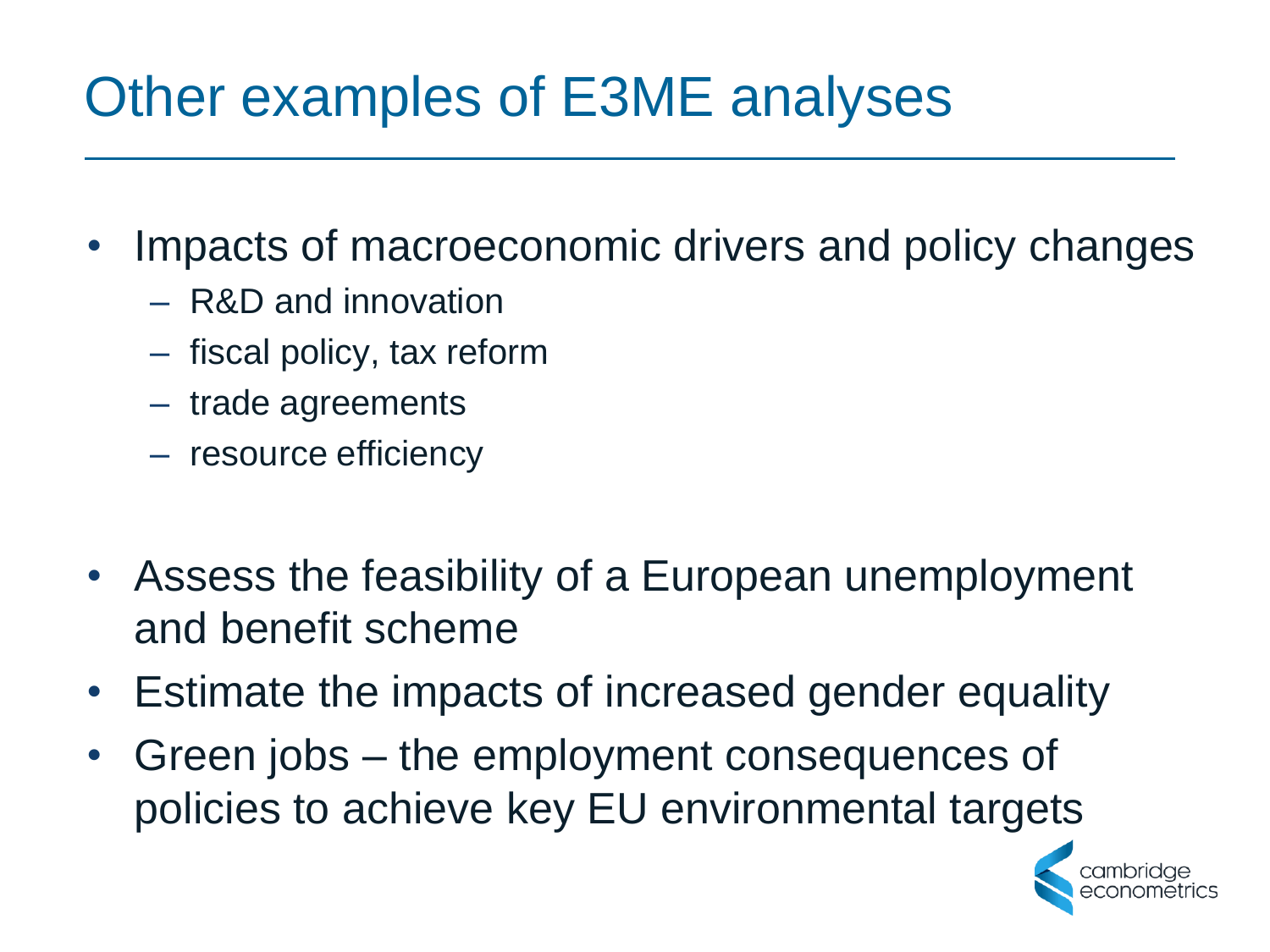

- The rationale and methods for making quantified projections of employment and skills are now well established
- The projections provide evidence to help improve the match between labour market needs and skills supply
- Ongoing developments are required
	- to better meet the needs of users, for example: measuring jobs and skills; communicating the results and their value
	- to adapt to and measure the changing nature of the labour market